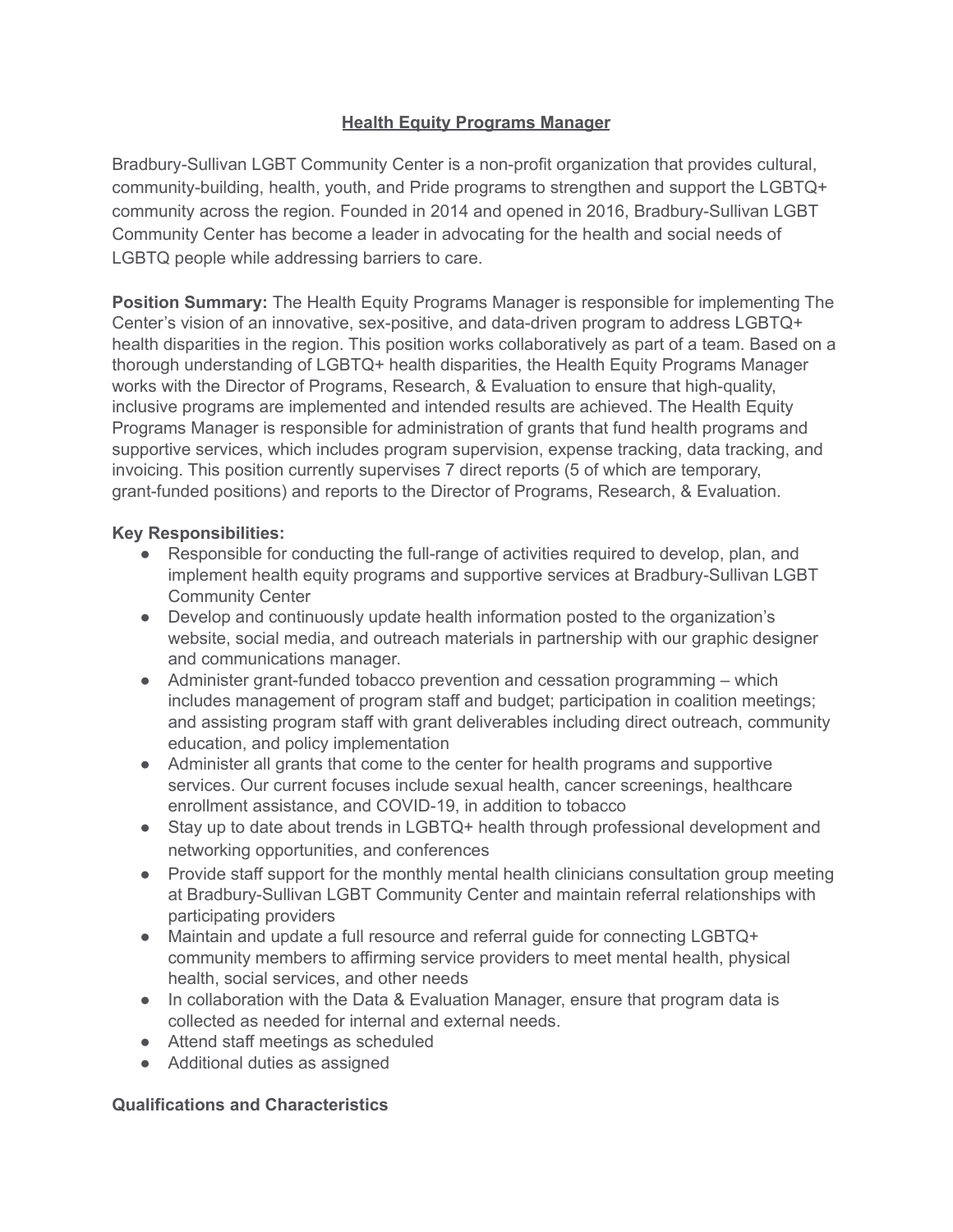- Energy, enthusiasm and motivation to address LGBTQ+ health disparities through programs, direct interventions, and research
- Content expertise in LGBTQ+ health, including social determinants of health and barriers to care
- Passionate learner who is motivated to take on new challenges
- Comfort with public speaking, presentations at conferences and in front of large audiences, cold-calling, and direct community-based outreach
- Strong analytical, writing, and organizational skills, including attention to detail
- Ability to work well independently and as a member of a team in a fast-paced, deadline-driven environment, and be able to prioritize and manage multiple tasks effectively and efficiently
- Prior experience in working with historically underrepresented and marginalized communities
- Demonstrated track record of setting and achieving goals

## **Requirements**

- Cultural competency around LGBTQ+ communities, including at the intersection of race/ethnicity, gender, and disability is essential.
- A passion for LGBTQ+ health equity and LGBTQ+ human rights is essential.
- Bachelor's degree or commensurate experience required; relevant work experience in lieu of a degree is acceptable.
- Experience with community-based health promotion work
- Understanding of health disparities and the framework for health equity
- Skilled in use of Zoom and Google apps including Sheets, Docs, Forms, and Slides
- Child Abuse, State Police, and FBI background checks are required for this position.
- This position may be called on to drive to different locations across Eastern Pennsylvania; a driver's license and personal vehicle is required.

# **Preferences**

- Masters or graduate-level degree in public health, social work, or public policy
- CHES or CPH or related certification or experience
- Spanish-language spoken and written proficiency is preferred but not required
- Previous experience with a nonprofit organization

# **Benefits/Compensation**

This is a full-time position with a salary range of \$43,000-46,000 annually. Salary will be offered for this position based upon the successful candidate's prior experience. Bradbury-Sullivan LGBT Community Center offers health, dental, vision, life, short-term and long-term disability insurance and offers an SEP/IRA retirement plan, credit union access, and vacation time. Excellent working environment in downtown Allentown, PA within walking distance of numerous restaurants and cafes, arts and culture organizations, and more.

Our goal is to be a workplace that is representative of the community we serve. Bradbury-Sullivan LGBT Community Center has a non-discrimination policy and we welcome applications from lesbian, gay, bisexual, and transgender people, Black, indigenous, and other people of color, people living with HIV, people with disabilities, and women. Bradbury-Sullivan